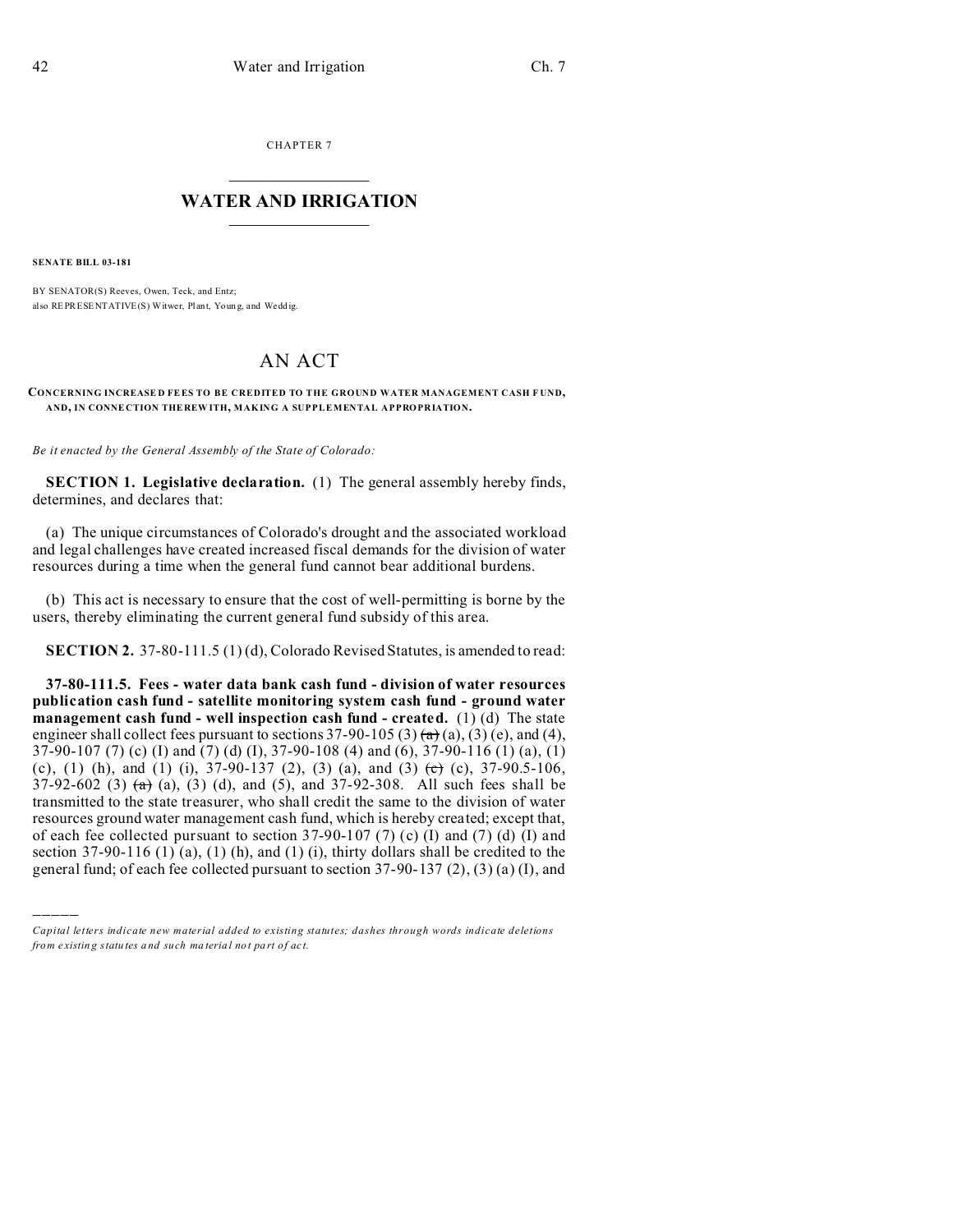#### Ch. 7 Water and Irrigation 43

 $(3)$  (a) (II) and section 37-92-602 (3) (a) for wells applied for pursuant to section 37-92-602 (3) (b), twenty-five dollars shall be credited to the general fund; of each fee collected pursuant to section 37-90-116 (1) (c), ten dollars shall be credited to the general fund; and, of each fee collected pursuant to section 37-90-105 (3) (a) and (4) (a) and section  $37-92-602$  (3) (a) for wells applied for pursuant to section  $37-92-602$ (3) (c) and (5), five dollars shall be credited to the general fund. Moneys in the ground water management cash fund shall be expended by the state engineer for the purposes of developing an automated well permit processing system that will expedite the issuance of well permits, creating and maintaining a ground water information management system, establishing a ground water data network, establishing ground water recharge programs, conducting ground water investigations, and for other ground water related activities that are deemed necessary by the state engineer in performing statutory duties, subject to appropriation by the general assembly. Data in the ground water data network shall be made available to the public by the office of the state engineer as expeditiously as possible.

**SECTION 3.** 37-90-105 (3) (a) (I), (3) (e), and (4) (a), Colorado Revised Statutes, are amended to read:

**37-90-105. Small capacity wells - repeal.** (3) (a) (I) (A) Wells of the type described in this section may be constructed only upon the issuance of a permit in accordance with the provisions of this section. A fee of sixty FOUR HUNDRED FORTY dollars shall accompany any application for a new well permit under this section; EXCEPT THAT, IF THE APPLICATION IS FOR A MONITORING WELL FILED PURSUANT TO PARAGRAPH (d) OF SUBSECTION (1) OF THIS SECTION, THE FEE SHALL BE ONE HUNDRED FIFTY DOLLARS. A fee of twenty TWO HUNDRED dollars shall accompany any application for a replacement well of the type described in subsection (1) of this section.

(B) THIS SUB-SUBPARAGRAPH (B) AND SUB-SUBPARAGRAPH (A) OF THIS SUBPARAGRAPH (I) ARE REPEALED, EFFECTIVE JULY 1, 2006.

(C) EFFECTIVE JULY 1, 2006, WELLS OF THE TYPE DESCRIBED IN THIS SECTION MAY BE CONSTRUCTED ONLY UPON THE ISSUANCE OF A PERMIT IN ACCORDANCE WITH THE PROVISIONS OF THIS SECTION. A FEE OF SIXTY DOLLARS SHALL ACCOMPANY ANY APPLICATION FOR A NEW WELL PERMIT UNDER THIS SECTION. A FEE OF TWENTY DOLLARS SHALL ACCOMPANY ANY APPLICATION FOR A REPLACEMENT WELL OF THE TYPE DESCRIBED IN SUBSECTION (1) OF THIS SECTION.

(e) (I) (A) Wells for which permits have been granted or may be granted shall be constructed within two years after the permit is issued, which time may be extended for successive years at the discretion of the state engineer for good cause shown. APPLICANTS FOR SUCH AN EXTENSION SHALL PAY A TWO-HUNDRED-DOLLAR FEE TO THE STATE ENGINEER.

(B) THIS SUBPARAGRAPH (I) IS REPEALED, EFFECTIVE JULY 1, 2006.

(II) EFFECTIVE JULY 1, 2006, WELLS FOR WHICH PERMITS HAVE BEEN GRANTED OR MAY BE GRANTED SHALL BE CONSTRUCTED WITHIN TWO YEARS AFTER THE PERMIT IS ISSUED, WHICH TIME MAY BE EXTENDED FOR SUCCESSIVE YEARS AT THE DISCRETION OF THE STATE ENGINEER FOR GOOD CAUSE SHOWN.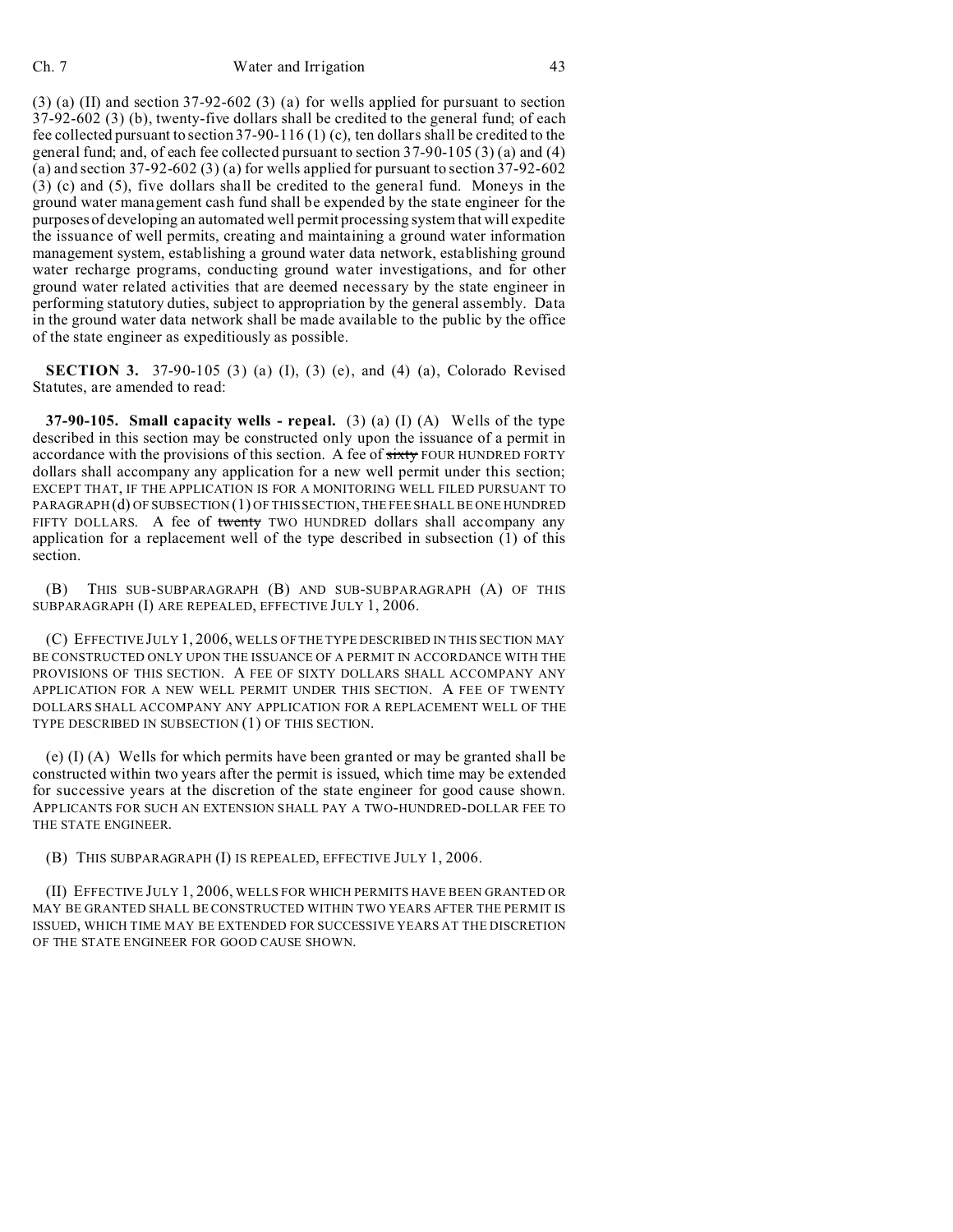44 Water and Irrigation Ch. 7

(4) (a) (I) (A) Any wells of the type described by this section that were put to beneficial use prior to May 8, 1972, and any wells that were used exclusively for monitoring and observation purposes prior to August 1, 1988, not of record in the office of the state engineer, may be recorded in that office upon written application, payment of a processing fee of sixty THREE HUNDRED dollars, and permit approval. The record shall include the date the water is claimed to have been first put to beneficial use.

(B) THIS SUBPARAGRAPH (I) IS REPEALED, EFFECTIVE JULY 1, 2006.

(II) EFFECTIVE JULY 1, 2006, ANY WELLS OF THE TYPE DESCRIBED BY THIS SECTION THAT WERE PUT TO BENEFICIAL USE PRIOR TO MAY 8, 1972, AND ANY WELLS THAT WERE USED EXCLUSIVELY FOR MONITORING AND OBSERVATION PURPOSES PRIOR TO AUGUST 1, 1988, NOT OF RECORD IN THE OFFICE OF THE STATE ENGINEER, MAY BE RECORDED IN THAT OFFICE UPON WRITTEN APPLICATION, PAYMENT OF A PROCESSING FEE OF SIXTY DOLLARS, AND PERMIT APPROVAL. THE RECORD SHALL INCLUDE THE DATE THE WATER IS CLAIMED TO HAVE BEEN FIRST PUT TO BENEFICIAL USE.

**SECTION 4.** 37-90-107 (7) (c) (I) and (7) (d) (I), Colorado Revised Statutes, are amended to read:

**37-90-107. Application for use of ground water - publication of notice conditional permit - hearing on objections - well permits - repeal.**  $(7)$  (c) (I) (A) Rights to designated ground water in the Dawson, Denver, Arapahoe, or Laramie-Fox Hills aquifers to be allocated pursuant to paragraph (a) of this subsection (7) may be determined in accordance with the provisions of this section. Any person desiring to obtain such a determination shall make application to the commission in a form to be prescribed by the commission. A fee of sixty FOUR HUNDRED FORTY dollars shall be submitted with the application for each aquifer, which sum shall not be refunded. The application may also include a request for approval of a replacement plan if one is required under commission rules to replace any depletions to alluvial aquifers caused due to withdrawal of ground water from the Dawson, Denver, Arapahoe, or Laramie-Fox Hills aquifers.

(B) THIS SUB-SUBPARAGRAPH (B) AND SUB-SUBPARAGRAPH (A) OF THIS SUBPARAGRAPH (I) ARE REPEALED, EFFECTIVE JULY 1, 2006.

(C) EFFECTIVE JULY 1, 2006, RIGHTS TO DESIGNATED GROUND WATER IN THE DAWSON,DENVER,ARAPAHOE,ORLARAMIE-FOX HILLS AQUIFERS TO BE ALLOCATED PURSUANT TO PARAGRAPH (a) OF THIS SUBSECTION (7) MAY BE DETERMINED IN ACCORDANCE WITH THE PROVISIONS OF THIS SECTION. ANY PERSON DESIRING TO OBTAIN SUCH A DETERMINATION SHALL MAKE APPLICATION TO THE COMMISSION IN A FORM TO BE PRESCRIBED BY THE COMMISSION. A FEE OF SIXTY DOLLARS SHALL BE SUBMITTED WITH THE APPLICATION FOR EACH AQUIFER, WHICH SUM SHALL NOT BE REFUNDED. THE APPLICATION MAY ALSO INCLUDE A REQUEST FOR APPROVAL OF A REPLACEMENT PLAN IF ONE IS REQUIRED UNDER COMMISSION RULES TO REPLACE ANY DEPLETIONS TO ALLUVIAL AQUIFERS CAUSED DUE TO WITHDRAWAL OF GROUND WATER FROM THE DAWSON, DENVER, ARAPAHOE, OR LARAMIE-FOX HILLS AQUIFERS.

(d) (I) (A) Any person desiring a permit for a well to withdraw ground water for a beneficial use from the Dawson, Denver, Arapahoe, or Laramie-Fox Hills aquifers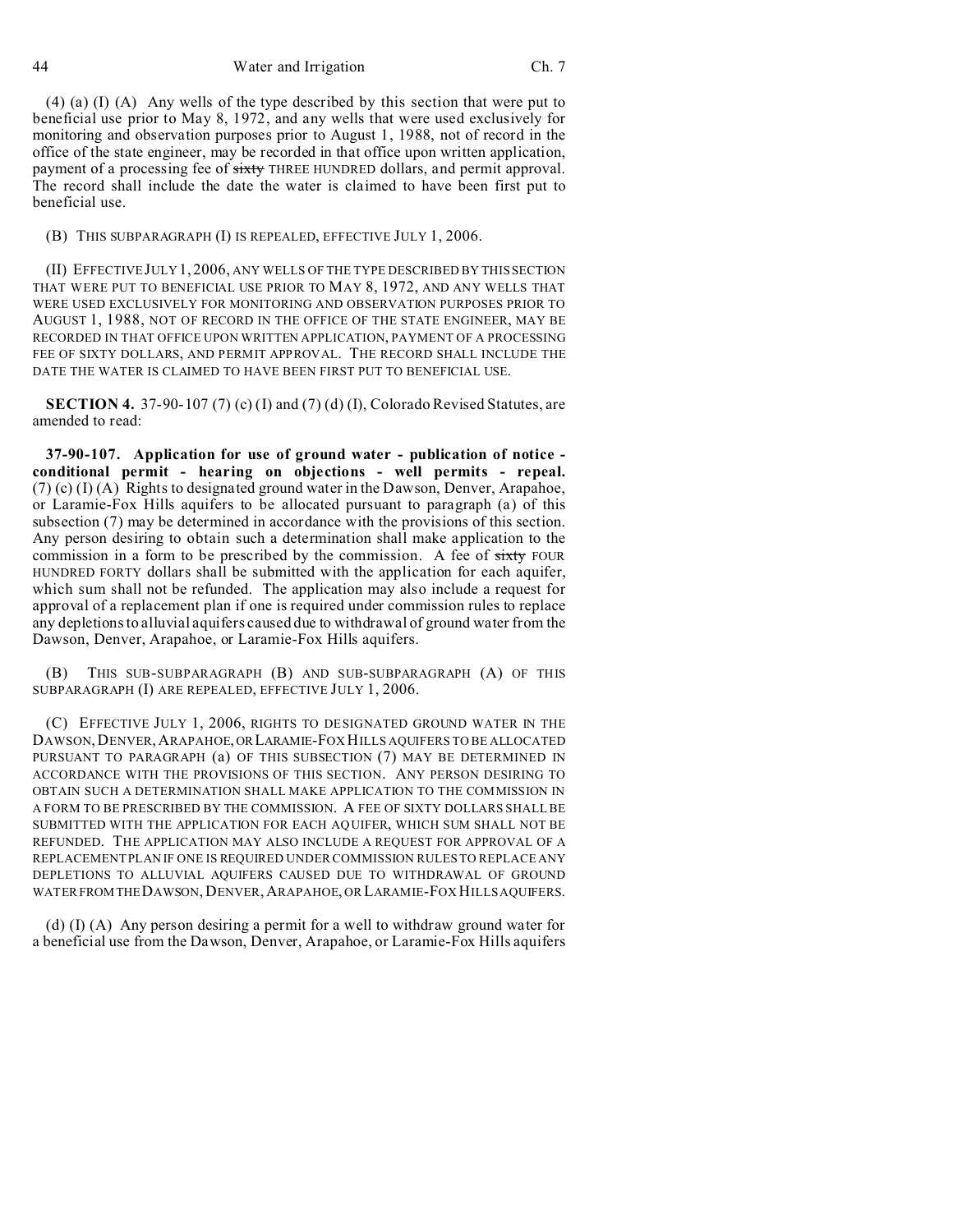shall make application to the commission on a form to be prescribed by the commission. A fee of sixty FOUR HUNDRED FORTY dollars shall be submitted with the application, which sum shall not be refunded.

(B) THIS SUB-SUBPARAGRAPH (B) AND SUB-SUBPARAGRAPH (A) OF THIS SUBPARAGRAPH (I) ARE REPEALED, EFFECTIVE JULY 1, 2006.

(C) EFFECTIVE JULY 1, 2006, ANY PERSON DESIRING A PERMIT FOR A WELL TO WITHDRAW GROUND WATER FOR A BENEFICIAL USE FROM THE DAWSON, DENVER, ARAPAHOE, OR LARAMIE-FOX HILLS AQUIFERS SHALL MAKE APPLICATION TO THE COMMISSION ON A FORM TO BE PRESCRIBED BY THE COMMISSION. A FEE OF SIXTY DOLLARS SHALL BE SUBMITTED WITH THE APPLICATION, WHICH SUM SHALL NOT BE REFUNDED.

**SECTION 5.** 37-90-116 (1) (a), (1) (c), (1) (h), and (1) (i), Colorado Revised Statutes, are amended to read:

**37-90-116. Fees - ground water publication fund - repeal.** (1) The state engineer or the commission shall collect the following fees:

(a) (I) (A) With an application for the use of ground water,  $s$ ixty FOUR HUNDRED FORTY dollars, which sum shall not be refunded;

(B) THIS SUBPARAGRAPH (I) IS REPEALED, EFFECTIVE JULY 1, 2006.

(II) EFFECTIVE JULY 1, 2006, WITH AN APPLICATION FOR THE USE OF GROUND WATER, SIXTY DOLLARS, WHICH SUM SHALL NOT BE REFUNDED;

(c) (I) (A) For issuing a permit to modify or replace an existing well,  $s$ ixty TWO HUNDRED dollars;

(B) THIS SUBPARAGRAPH (I) IS REPEALED, EFFECTIVE JULY 1, 2006.

(II) EFFECTIVE JULY 1, 2006, FOR ISSUING A PERMIT TO MODIFY OR REPLACE AN EXISTING WELL, SIXTY DOLLARS;

(h) (I) (A) With an application for any change in a well permit, whether conditional or final, submitted pursuant to section 37-90-111 (1) (g), sixty FOUR HUNDRED FORTY dollars, AND WITH AN APPLICATION TO CORRECT A WELL LOCATION IN A PERMIT, ONE HUNDRED FIFTY DOLLARS; which sum SUMS shall not be refunded;

(B) THIS SUBPARAGRAPH (I) IS REPEALED, EFFECTIVE JULY 1, 2006.

(II) EFFECTIVE JULY 1, 2006, WITH AN APPLICATION FOR ANY CHANGE IN A WELL PERMIT, WHETHER CONDITIONAL OR FINAL, SUBMITTED PURSUANT TO SECTION 37-90-111 (1) (g), SIXTY DOLLARS, WHICH SUM SHALL NOT BE REFUNDED;

(i) (I) (A) With a request to extend the expiration date on a well permit, other than a well permit issued pursuant to section 37-90-105, sixty TWO HUNDRED dollars.

(B) THIS SUBPARAGRAPH (I) IS REPEALED, EFFECTIVE JULY 1, 2006.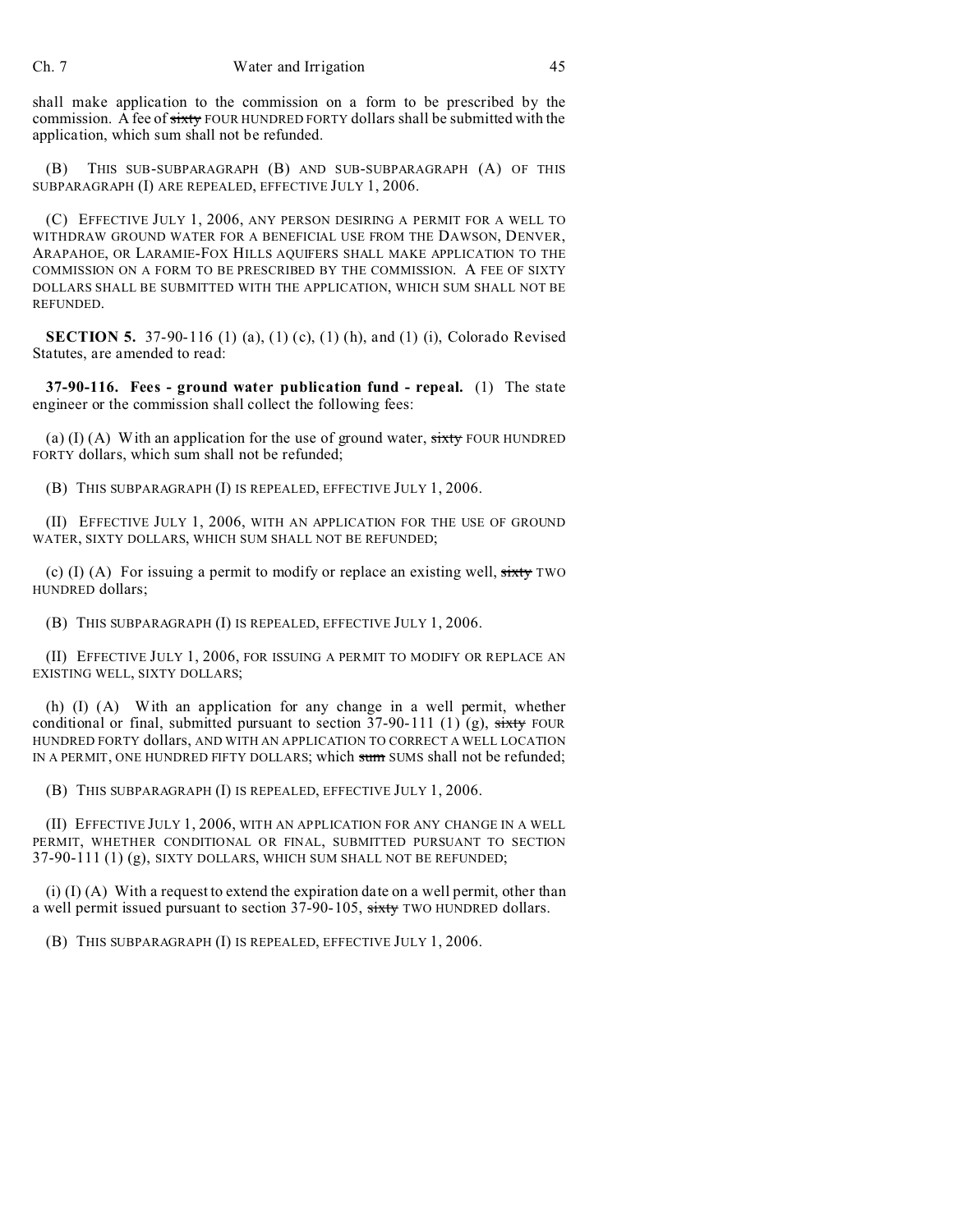(II) EFFECTIVE JULY 1, 2006, WITH A REQUEST TO EXTEND THE EXPIRATION DATE ON A WELL PERMIT, OTHER THAN A WELL PERMIT ISSUED PURSUANT TO SECTION 37-90-105, SIXTY DOLLARS.

**SECTION 6.** 37-90-137 (2) (a) and (3) (a) (I) (A), Colorado Revised Statutes, are amended to read:

**37-90-137. Permits to construct wells outside designated basins - fees permit no ground water right - evidence - time limitation - well permits repeal.** (2) (a) (I) (A) Upon receipt of an application for a replacement well or a new, increased, or additional supply of ground water from an area outside the boundaries of a designated ground water basin, accompanied by a filing fee of sixty FOUR HUNDRED FORTY dollars, the state engineer shall make a determination as to whether or not the exercise of the requested permit will materially injure the vested water rights of others; EXCEPT THAT, IF THE APPLICATION IS FOR ONLY A REPLACEMENT WELL, THE FILING FEE SHALL BE TWO HUNDRED DOLLARS.

(B) THIS SUBPARAGRAPH (I) IS REPEALED, EFFECTIVE JULY 1, 2006.

(II) EFFECTIVE JULY 1, 2006, UPON RECEIPT OF AN APPLICATION FOR A REPLACEMENT WELL OR A NEW, INCREASED, OR ADDITIONAL SUPPLY OF GROUND WATER FROM AN AREA OUTSIDE THE BOUNDARIES OF A DESIGNATED GROUND WATER BASIN, ACCOMPANIED BY A FILING FEE OF SIXTY DOLLARS, THE STATE ENGINEER SHALL MAKE A DETERMINATION AS TO WHETHER OR NOT THE EXERCISE OF THE REQUESTED PERMIT WILL MATERIALLY INJURE THE VESTEDWATER RIGHTS OF OTHERS.

(3) (a) (I) (A) Any permit to construct a well outside a designated ground water basin, except a permit issued pursuant to subsection (4) or subsection (7) of this section, issued on or after April 21, 1967, shall expire one year after the issuance thereof, unless the applicant to whom such permit was issued shall furnish to the state engineer, prior to such expiration, evidence that the water from such well has been put to beneficial use or unless, prior to such expiration, the state engineer, upon application and with good cause shown as to why the well has not been completed and an estimate of the time necessary to complete the well, extends such permit for only one additional period certain, not to exceed one year; but the limitation on the extension of well permits provided for in this subparagraph (I) shall not apply to well permits for federally authorized water projects contained in paragraph (d) of this subsection  $(3)$ . The state engineer shall charge a fee of  $s$ ixty TWO HUNDRED dollars for such extension.

(A.3) THIS SUB-SUBPARAGRAPH (A.3) AND SUB-SUBPARAGRAPH (A) OF THIS SUBPARAGRAPH (I) ARE REPEALED, EFFECTIVE JULY 1, 2006.

(A.5) EFFECTIVE JULY 1, 2006, ANY PERMIT TO CONSTRUCT A WELL OUTSIDE A DESIGNATED GROUND WATER BASIN, EXCEPT A PERMIT ISSUED PURSUANT TO SUBSECTION (4) OR SUBSECTION (7) OF THIS SECTION, ISSUED ON OR AFTER APRIL 21, 1967, SHALL EXPIRE ONE YEAR AFTER THE ISSUANCE THEREOF, UNLESS THE APPLICANT TO WHOM SUCH PERMIT WAS ISSUED SHALL FURNISH TO THE STATE ENGINEER, PRIOR TO SUCH EXPIRATION, EVIDENCE THAT THE WATER FROM SUCH WELL HAS BEEN PUT TO BENEFICIAL USE OR UNLESS, PRIOR TO SUCH EXPIRATION, THE STATE ENGINEER, UPON APPLICATION AND WITH GOOD CAUSE SHOWN AS TO WHY THE WELL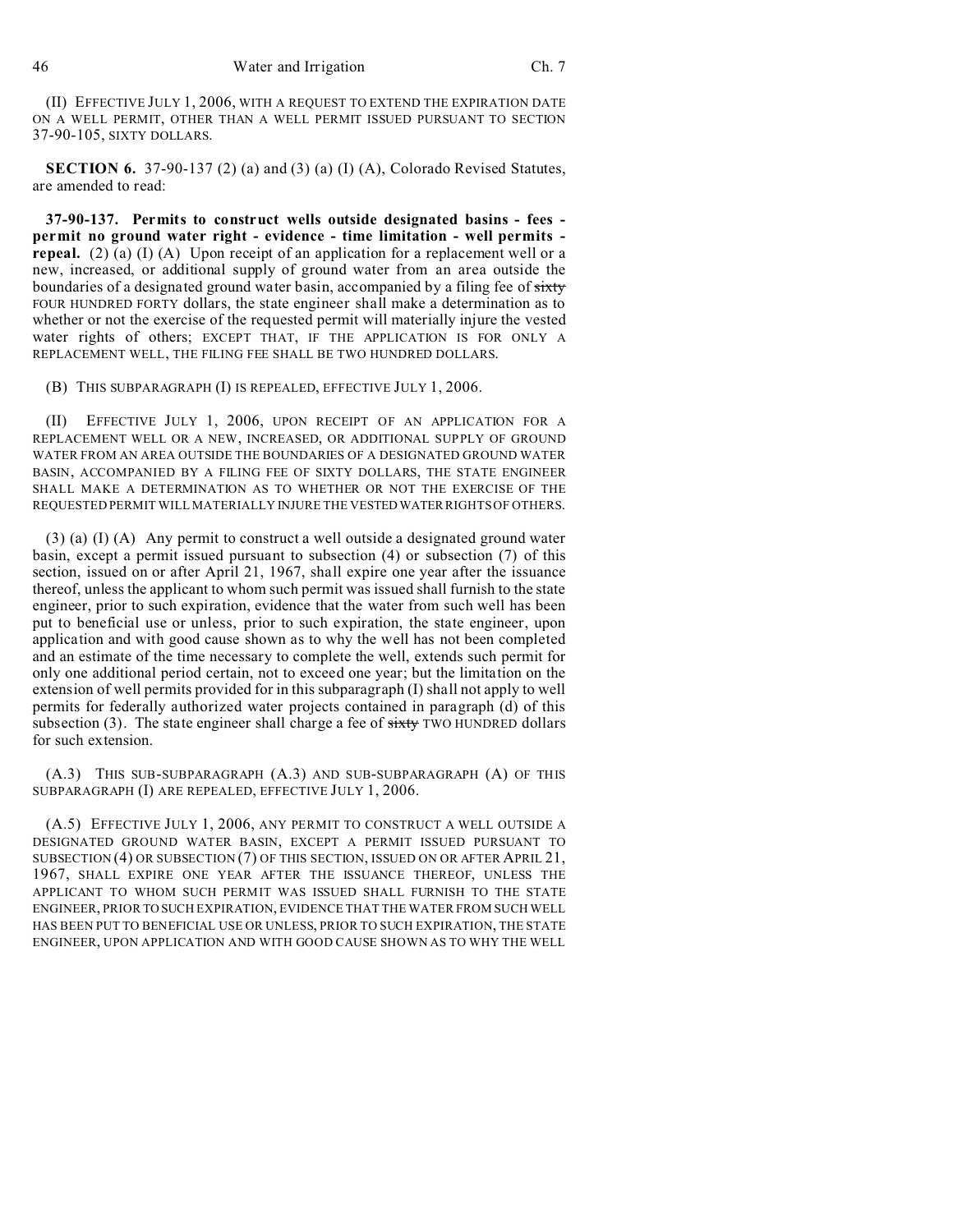### Ch. 7 Water and Irrigation 47

HAS NOT BEEN COMPLETED AND AN ESTIMATE OF THE TIME NECESSARY TO COMPLETE THE WELL, EXTENDS SUCH PERMIT FOR ONLY ONE ADDITIONAL PERIOD CERTAIN, NOT TO EXCEED ONE YEAR; BUT THE LIMITATION ON THE EXTENSION OF WELL PERMITS PROVIDED FOR IN THIS SUBPARAGRAPH (I) SHALL NOT APPLY TO WELL PERMITS FOR FEDERALLY AUTHORIZED WATER PROJECTS CONTAINED IN PARAGRAPH (d) OF THIS SUBSECTION (3). THE STATE ENGINEER SHALL CHARGE A FEE OF SIXTY DOLLARS FOR SUCH EXTENSION.

**SECTION 7.** 37-90.5-106 (1), Colorado Revised Statutes, is amended to read:

**37-90.5-106. Drilling permits - reinjection - repeal.** (1) (a) (I) Prior to constructing a geothermal resource exploration, production, or reinjection well, a permit must SHALL be obtained from the state engineer. The state engineer shall adopt such rules and regulations as are necessary to protect the public health, safety, and welfare and the environment and to prevent the waste of any geothermal resource. THE FEE FOR ISSUANCE OF A PERMIT PURSUANT TO THIS SECTION SHALL BE FOUR HUNDRED FORTY DOLLARS; EXCEPT THAT AFTER THE EFFECTIVE DATE OF THIS SECTION, AS AMENDED, the state engineer shall MAY also adopt ALTER SUCH FEE BY ADOPTING rules for the assessment of reasonable fees for the processing and granting of a permit under this section.

(II) THIS PARAGRAPH (a) IS REPEALED, EFFECTIVE JULY 1, 2006.

(b) EFFECTIVE JULY 1, 2006, PRIOR TO CONSTRUCTING A GEOTHERMAL RESOURCE EXPLORATION, PRODUCTION, OR REINJECTION WELL, A PERMIT SHALL BE OBTAINED FROM THE STATE ENGINEER. THE STATE ENGINEER SHALL ADOPT SUCH RULES AS ARE NECESSARY TO PROTECT THE PUBLIC HEALTH, SAFETY, AND WELFARE AND THE ENVIRONMENT AND TO PREVENT THE WASTE OF ANY GEOTHERMAL RESOURCE. THE STATE ENGINEER SHALL ALSO ADOPT RULES FOR THE ASSESSMENT OF REASONABLE FEES FOR THE PROCESSING AND GRANTING OF A PERMIT UNDER THIS SECTION.

**SECTION 8.** 37-92-602 (3) (a), (3) (d), and (5), Colorado Revised Statutes, are amended to read:

**37-92-602. Exemptions - presumptions - legislative declaration - repeal.**  $(3)$  (a) (I) (A) Wells of the type described in paragraphs (b) to (d) of subsection (1) of this section may be constructed only upon the issuance of a permit in accordance with the provisions of this subsection  $(3)$ . A person desiring to use such a well shall submit an application for a permit accompanied by a fee of twenty TWO HUNDRED dollars for an application under paragraph (c) of this subsection (3) and a fee of  $s$ ixty FOUR HUNDRED FORTY dollars for an application under paragraph (b) of this subsection (3).

(B) THIS SUBPARAGRAPH (I) IS REPEALED, EFFECTIVE JULY 1, 2006.

(II) EFFECTIVE JULY 1, 2006, WELLS OF THE TYPE DESCRIBED IN PARAGRAPHS (b) TO (d) OF SUBSECTION (1) OF THIS SECTION MAY BE CONSTRUCTED ONLY UPON THE ISSUANCE OF A PERMIT IN ACCORDANCE WITH THE PROVISIONS OF THIS SUBSECTION (3). A PERSON DESIRING TO USE SUCH A WELL SHALL SUBMIT AN APPLICATION FOR A PERMIT ACCOMPANIED BY A FEE OF TWENTY DOLLARS FOR AN APPLICATION UNDER PARAGRAPH (c) OF THIS SUBSECTION (3) AND A FEE OF SIXTY DOLLARS FOR AN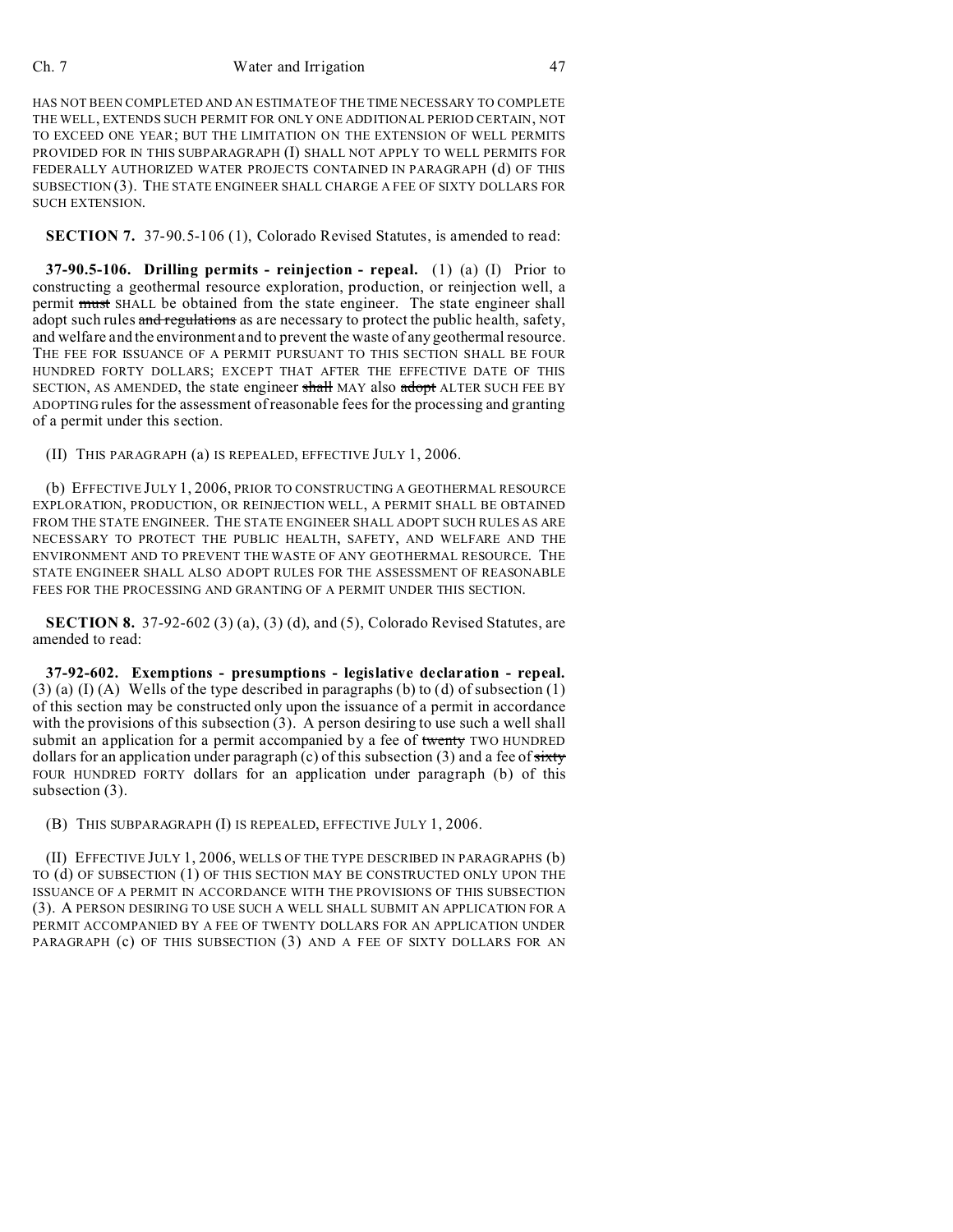48 Water and Irrigation Ch. 7

APPLICATION UNDER PARAGRAPH (b) OF THIS SUBSECTION (3).

(d)  $(I)$  (A) Wells for which permits have been granted or may be granted must SHALL be constructed within two years after the permit is issued, which time may be extended for successive years at the discretion of the state engineer for good cause shown AND UPON PAYMENT OF A TWO-HUNDRED-DOLLAR FEE.

(B) THIS SUBPARAGRAPH (I) IS REPEALED, EFFECTIVE JULY 1, 2006.

(II) EFFECTIVE JULY 1, 2006, WELLS FOR WHICH PERMITS HAVE BEEN GRANTED OR MAY BE GRANTED SHALL BE CONSTRUCTED WITHIN TWO YEARS AFTER THE PERMIT IS ISSUED, WHICH TIME MAY BE EXTENDED FOR SUCCESSIVE YEARS AT THE DISCRETION OF THE STATE ENGINEER FOR GOOD CAUSE SHOWN.

(5) (a) (I) Any wells exempted by this section that were put to beneficial use prior to May 8, 1972, and any wells that were used exclusively for monitoring and observation purposes prior to August 1, 1988, not of record in the office of the state engineer may be recorded in that office upon written application, payment of a processing fee of sixty THREE HUNDRED dollars, and permit approval. The record shall include the date the water is claimed to have been appropriated or first put to beneficial use.

(II) THIS PARAGRAPH (a) IS REPEALED, EFFECTIVE JULY 1, 2006.

(b) EFFECTIVE JULY 1, 2006, ANY WELLS EXEMPTED BY THIS SECTION THAT WERE PUT TO BENEFICIAL USE PRIOR TO MAY 8, 1972, AND ANY WELLS THAT WERE USED EXCLUSIVELY FOR MONITORING AND OBSERVATION PURPOSES PRIOR TO AUGUST 1, 1988, NOT OF RECORD IN THE OFFICE OF THE STATE ENGINEER MAY BE RECORDED IN THAT OFFICE UPON WRITTEN APPLICATION, PAYMENT OF A PROCESSING FEE OF SIXTY DOLLARS, AND PERMIT APPROVAL. THE RECORD SHALL INCLUDE THE DATE THE WATER IS CLAIMED TO HAVE BEEN APPROPRIATED OR FIRST PUT TO BENEFICIAL USE.

**SECTION 9.** Part XIV (8) and the affected totals of section 2 of chapter 399, Session Laws of Colorado 2002, are amended to read:

Section 2. **Appropriation.**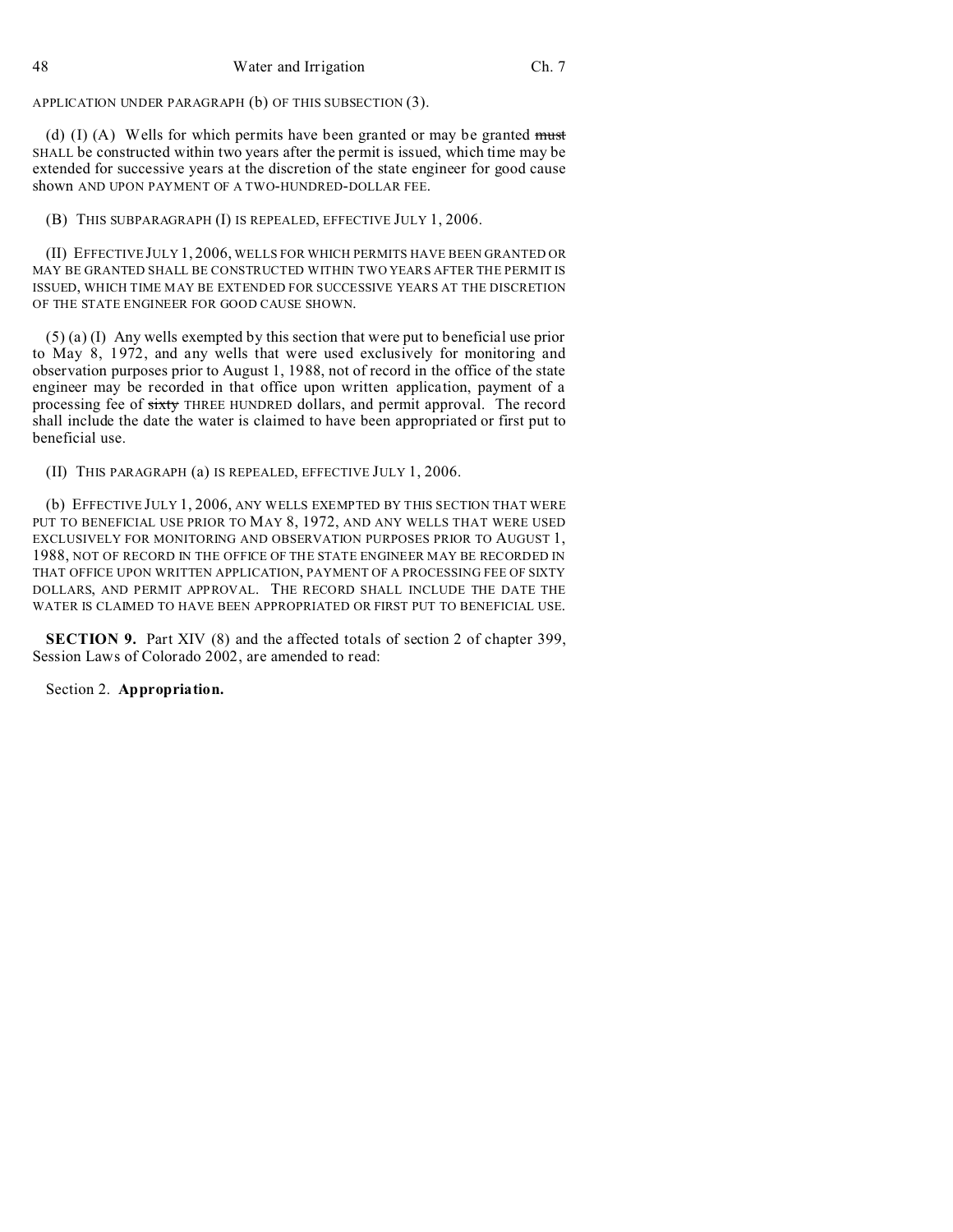|          |       |                | APPROPRIATION FROM |              |               |              |  |  |
|----------|-------|----------------|--------------------|--------------|---------------|--------------|--|--|
| ITEM &   | TOTAL | <b>GENERAL</b> | GENERAL            | CASH         | CASH          | FEDERAL      |  |  |
| SUBTOTAL |       | <b>FUND</b>    | <b>FUND</b>        | <b>FUNDS</b> | <b>FUNDS</b>  | <b>FUNDS</b> |  |  |
|          |       |                | <b>EXEMPT</b>      |              | <b>EXEMPT</b> |              |  |  |
|          |       |                |                    |              |               |              |  |  |

## **PART XIV DEPARTMENT OF NATURAL RESOURCES**

### **(8) WATER RESOURCES DIVISION**

| Personal Services <sup>183</sup> | 14,777,807  | 14,777,807                                                                                                                                                           |                     |                       |  |
|----------------------------------|-------------|----------------------------------------------------------------------------------------------------------------------------------------------------------------------|---------------------|-----------------------|--|
|                                  |             | 13,492,987                                                                                                                                                           | 1,284,820°          |                       |  |
|                                  |             | $(237.6$ FTE)                                                                                                                                                        |                     |                       |  |
|                                  |             | $(225.2$ FTE)                                                                                                                                                        | $(12.4$ FTE)        |                       |  |
| Retirements                      | 122.918     | 122,918                                                                                                                                                              |                     |                       |  |
|                                  |             | (Governor lined through this provision. See L. 2002, p. 3071. The affected subtotals, totals, and grand totals have been adjusted to reflect the Governor's action.) |                     |                       |  |
| Operating Expenses               | 838,382     | 739,033                                                                                                                                                              | 73,428 <sup>a</sup> | $25,921^b$            |  |
| Interstate Compacts              | 74,762      | 74,762                                                                                                                                                               |                     |                       |  |
| Satellite Monitoring             |             |                                                                                                                                                                      |                     |                       |  |
| System                           | 327,169     | 229,029                                                                                                                                                              | $94,443^{\circ}$    | $3,697^{\rm d}$       |  |
|                                  | $(2.0$ FTE) |                                                                                                                                                                      |                     |                       |  |
| Ground Water                     |             |                                                                                                                                                                      |                     |                       |  |
| Management                       | 469,482     |                                                                                                                                                                      | $418,742^{\circ}$   | $50,740$ <sup>f</sup> |  |
|                                  | $(3.0$ FTE) |                                                                                                                                                                      |                     |                       |  |

Ch. 7 Water and Irrigation 49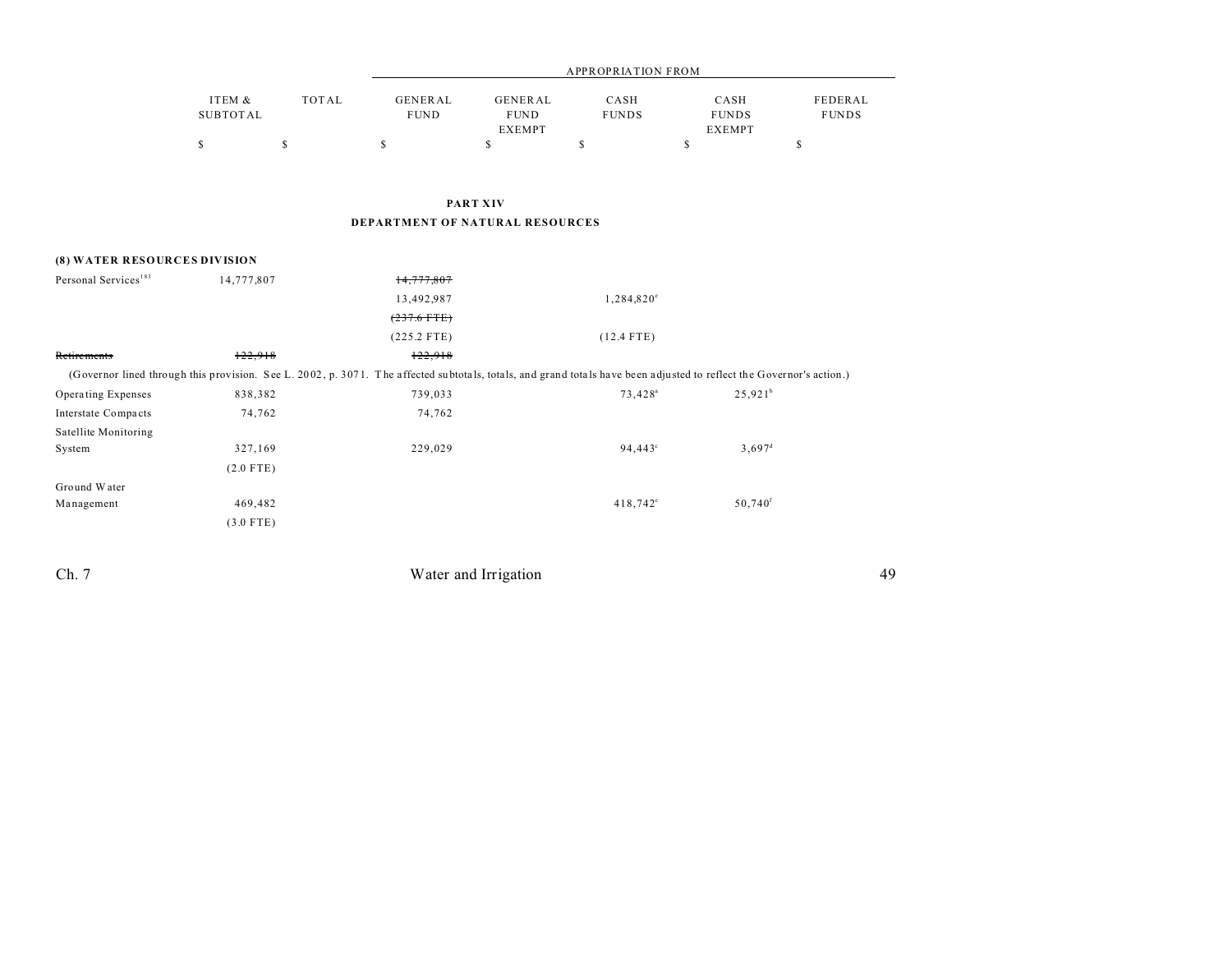|                           |                           |              | <b>APPROPRIATION FROM</b>     |                                                |                      |                                       |                                |  |
|---------------------------|---------------------------|--------------|-------------------------------|------------------------------------------------|----------------------|---------------------------------------|--------------------------------|--|
|                           | ITEM &<br><b>SUBTOTAL</b> | <b>TOTAL</b> | <b>GENERAL</b><br><b>FUND</b> | <b>GENERAL</b><br><b>FUND</b><br><b>EXEMPT</b> | CASH<br><b>FUNDS</b> | CASH<br><b>FUNDS</b><br><b>EXEMPT</b> | <b>FEDERAL</b><br><b>FUNDS</b> |  |
|                           | \$                        | \$           | \$                            | \$                                             | \$                   | \$                                    | \$                             |  |
| Augmentation of Water     |                           |              |                               |                                                |                      |                                       |                                |  |
| for Sand and Gravel       |                           |              |                               |                                                |                      |                                       |                                |  |
| Extraction                | 35,000                    |              |                               |                                                | 35,000 <sup>8</sup>  |                                       |                                |  |
| Dam Emergency Repair      | 50,000                    |              |                               |                                                |                      | $50,000^{\rm h}$                      |                                |  |
| Federal Grant             | 12,639                    |              |                               |                                                |                      |                                       | $12,639$ <sup>i</sup>          |  |
| River Decision Support    |                           |              |                               |                                                |                      |                                       |                                |  |
| Systems                   | 393,666                   |              | 159,267                       |                                                |                      | 234,399 <sup>h</sup>                  |                                |  |
|                           | $(4.0$ FTE)               |              |                               |                                                |                      |                                       |                                |  |
| Arkansas River Litigation | 205,667                   |              |                               |                                                |                      | $205,667^h$                           |                                |  |
| Republican River          |                           |              |                               |                                                |                      |                                       |                                |  |
| Compact Litigation and    |                           |              |                               |                                                |                      |                                       |                                |  |
| Sportsman's Ranch         |                           |              |                               |                                                |                      |                                       |                                |  |
| Litigation                | 750,000                   |              |                               |                                                |                      | $750,000^h$                           |                                |  |
| Indirect Cost Assessment  | 17,908                    |              |                               |                                                | 16,689               |                                       | 1,219                          |  |
|                           |                           | 17,952,482   |                               |                                                |                      |                                       |                                |  |

<sup>a</sup> Of this amount, \$44,736 shall be from the W ater Data Bank Cash Fund, \$8,364 shall be from the Publication Cash Fund, \$5,264 shall be from the Groundwater Publication Fund, and \$15,064 shall be from various sources of cash funds.

<sup>b</sup> Of this amount, \$25,029 shall be from reserves in the Water Data Bank Cash Fund and \$892 shall be from reserves in the Publication Cash Fund.

<sup>c</sup> This amount shall be from the Satellite Monitoring System Cash Fund.

<sup>d</sup> This amount shall be from reserves in the Satellite Monitoring System Cash Fund.

## Ch. 7 Water and Irrigation 50